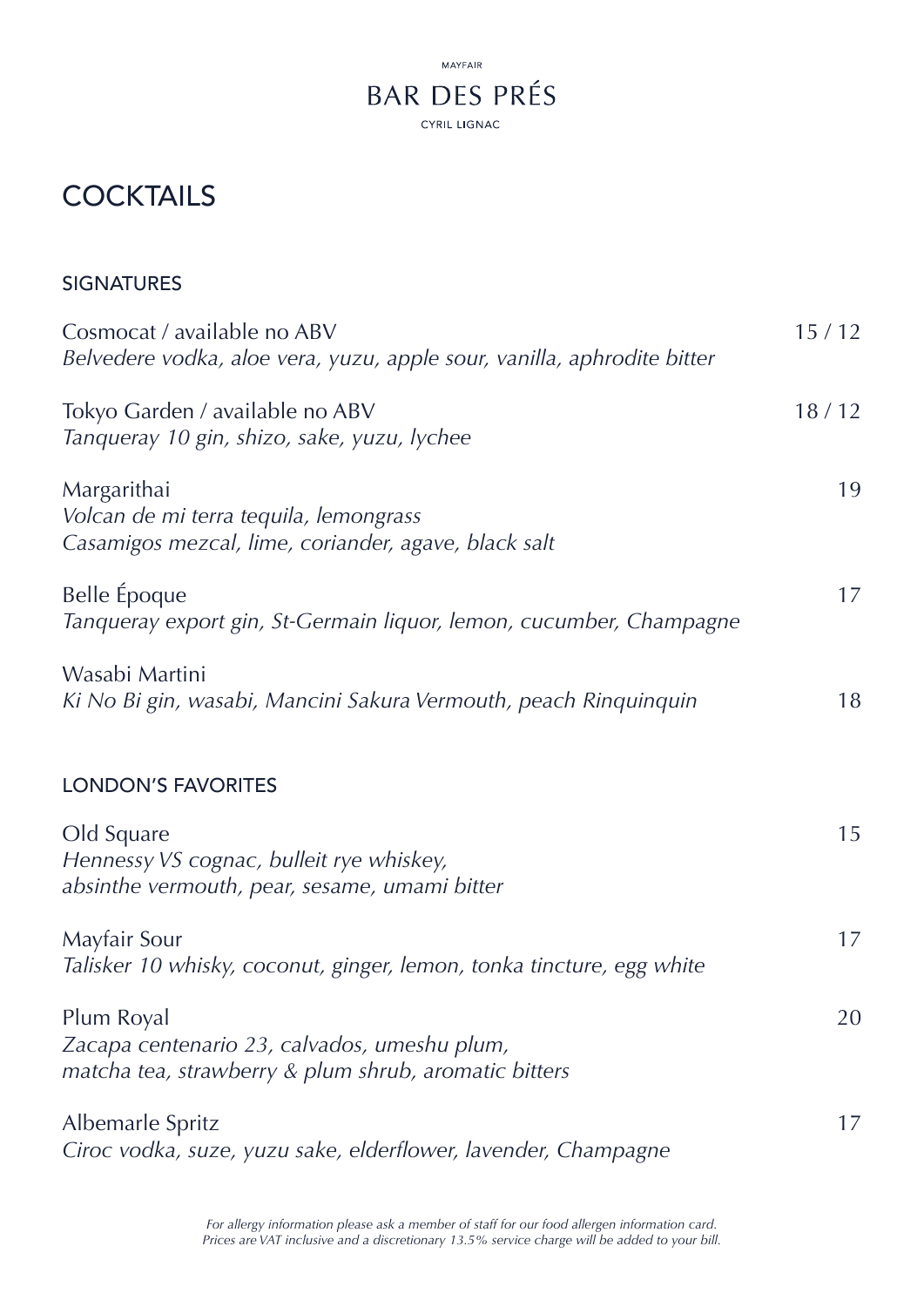

### CALIFORNIA - 8 PIÈCES

| Yellowtail, "pommes paille", avocado, jalapeño<br>Sériole, pommes paille, avocat, jalapeño                            |     |
|-----------------------------------------------------------------------------------------------------------------------|-----|
| Seared tuna, avocado, nori, Korean spices, yuzu soy sauce<br>Thon mi-cuit avocat, nori, sauce yuzu soy, piment coréen | 20. |
| Crispy prawns, Thai mayonnaise<br>Crevettes croustillantes, mayonnaise thaï                                           | 19  |
| Label Rouge salmon, avocado, jalapeño, sriracha<br>Saumon Label Rouge, avocat, jalapeño, sriracha                     | 16  |

# SASHIMI - 5 PIÈCES

| Scottish salmon         | $-11$ | Akami   | 12  | Otoro                                              | 22 |
|-------------------------|-------|---------|-----|----------------------------------------------------|----|
| Yellowtail              | 14    | Chutoro | 18  | Selection of 6 sashimi<br>Assortiment de 6 sashimi | 19 |
| <b>SUSHI - LA PIÈCE</b> |       |         |     |                                                    |    |
| Scottish salmon         | 5     | Akami   | - 6 | Chutoro                                            |    |
| Obsiblue prawn          | - 8   | Otoro   | 8   | Selection of 6 sushi<br>Assortiment de 6 sushi     | 32 |

## MAKI - 6 PIÈCES

| Yellowtail, yuzu kosho condiment<br>Sériole, condiment yuzu kosho  |  |
|--------------------------------------------------------------------|--|
| Spicy tuna tartare, soy sauce<br>Tartare de thon épicé, sauce soja |  |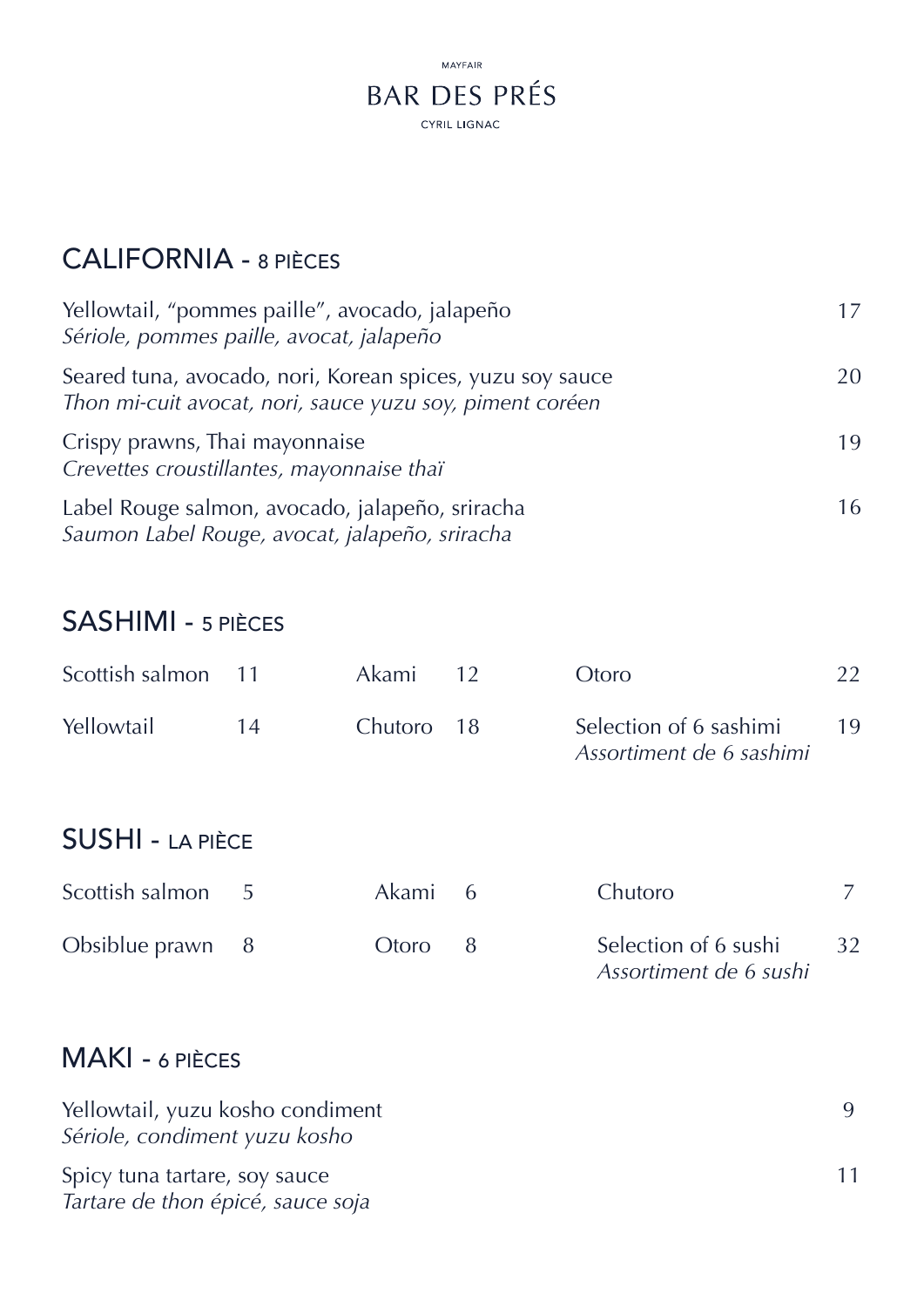

#### RAW & MARINATED - CRU & MARINÉ

| Yellowtail carpaccio, cos lettuce, lime & ginger vinaigrette<br>Carpaccio de sériole, romaine, vinaigrette gingembre & citron vert | 15 |
|------------------------------------------------------------------------------------------------------------------------------------|----|
| Obsiblue prawns "mi-cuit", red shiso, yuzu infused olive oil<br>Crevette Obsiblue mi-cuite, shiso rouge, huile d'olive au yuzu     | 19 |
| Chutoro tacos, chipotle mayonnaise<br>Tacos de thon chutoro, mayonnaise chipotle                                                   |    |
| Sea bass ceviche, yuzu, avocado, wasabi<br>Bar mariné en ceviche, yuzu, condiment avocat wasabi                                    | 16 |

#### LEAVES, CRISPY & HOT - SALADES, CROUSTILLANT & CHAUD

| Squid tempura, wasabi cream, wakamé crisps<br>Encornets tempura, crème wasabi, chips au wakamé                      | 15 |
|---------------------------------------------------------------------------------------------------------------------|----|
| Miso caramelised green asparagus, sesame seeds<br>Asperges vertes caramélisées au miso, sésame                      | 17 |
| Crunchy crab & avocado galette, Madras curry<br>Galette craquante, tourteau au curry Madras, avocat                 | 22 |
| Lobster salad, strawberry and almonds<br>Salade de homard, fraises et amandes                                       | 23 |
| Crispy prawns, spicy mayonnaise, sesame, coriander<br>Crevettes croustillantes, mayonnaise épicée, sésame coriandre | 18 |
| Scottish salmon, crispy rice, citrus, chipotle mayonnaise<br>Crispy sushi saumon aux agrumes, mayonnaise chipotle   | 16 |